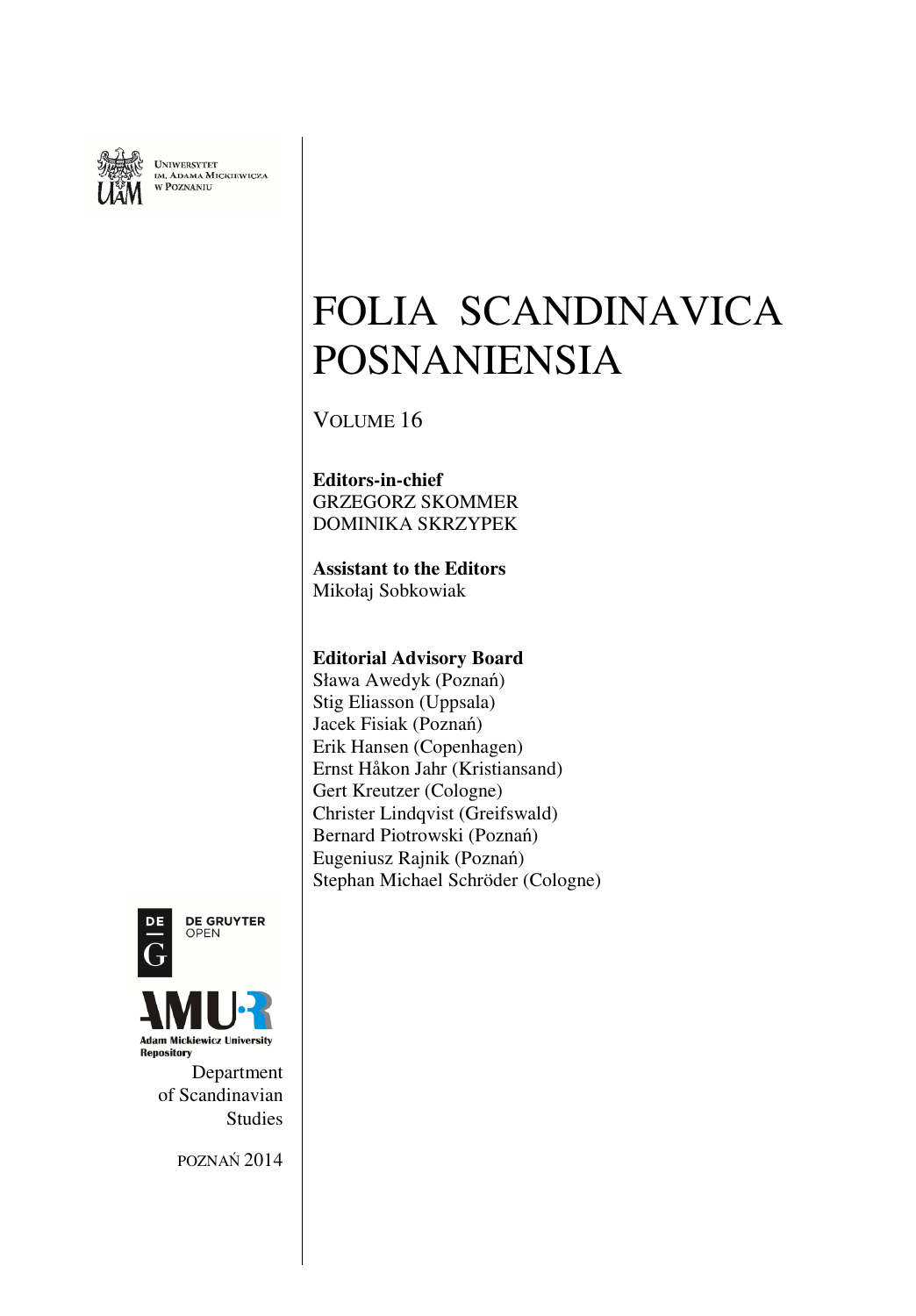## ISSN 2299-6885

#### FOLIA SCANDINAVICA POSNANIENSIA KATEDRA SKANDYNAWISTYKI UNIWERSYTET IM. ADAMA MICKIEWICZA W POZNANIU al. Niepodległości 4, 61-874 Poznań tel. (061) 829 35 87, fax (061) 853 73 24 http://fsp.amu.edu.pl e-mail: fsp@amu.edu.pl editors: Grzegorz Skommer & Dominika Skrzypek assistant to the editors: Mikołaj Sobkowiak